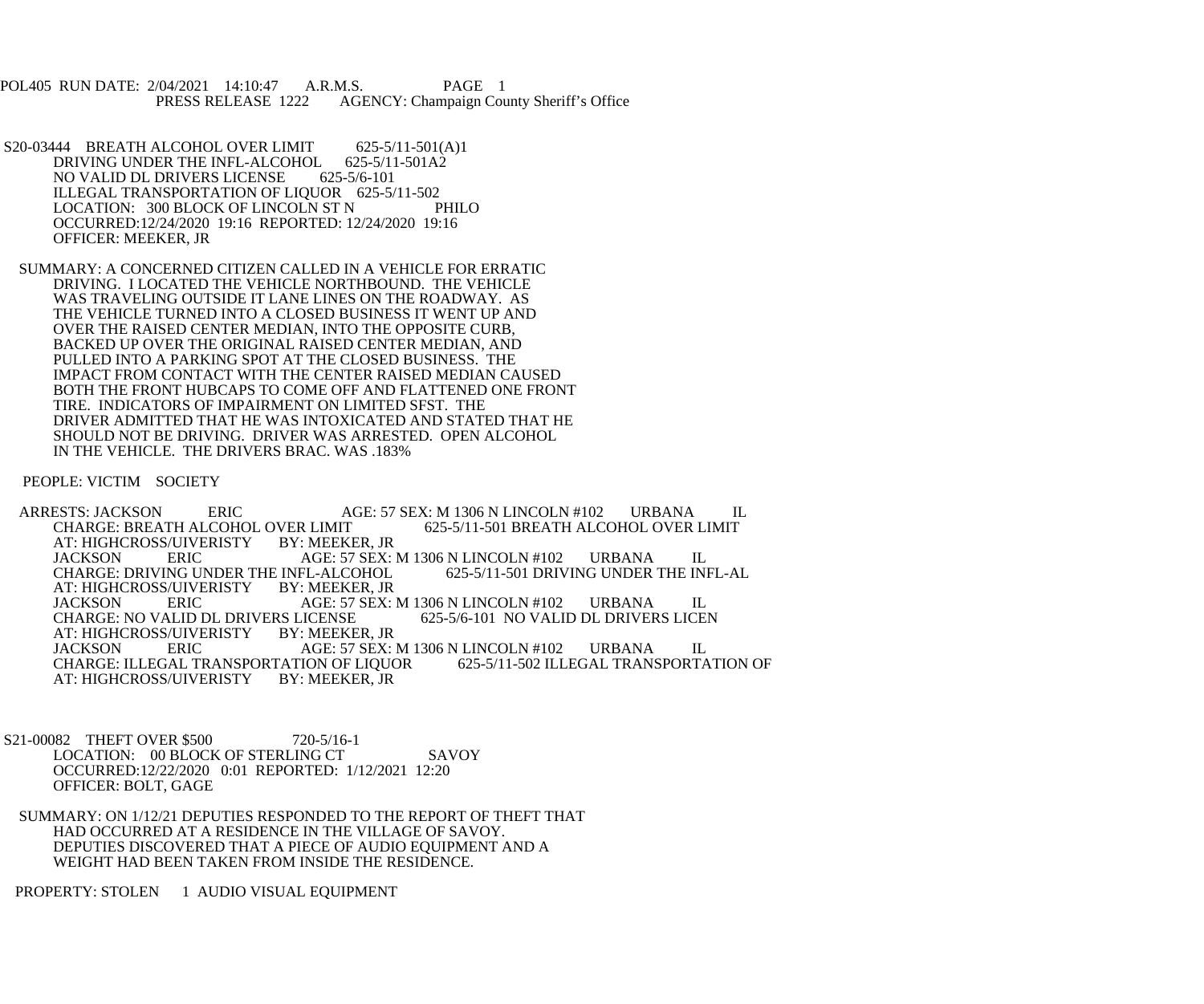POL405 RUN DATE: 2/04/2021 14:10:47 A.R.M.S. PAGE 2<br>PRESS RELEASE 1222 AGENCY: Champaign Cou AGENCY: Champaign County Sheriff's Office STOLEN 1 HOUSEHOLD WARES

 OFFENDER SEX: RACE: HEIGHT: 000 WEIGHT: 000 HAIR: EYES: VICTIM AGE: 22 SEX: F SAVOY IL

S21-00106 CONTROLLED SUBSTANCE-LOOK-ALIKE 720-570/404<br>NO VALID DL DRIVERS LICENSE 625-5/6-101 NO VALID DL DRIVERS LICENSE OPERATE UNINSURED MOTOR VEHICLE 625-5/3-707 LOCATION: 00 BLOCK OF CUNNINGHAM AV/PERKIN URBANA OCCURRED: 1/15/2021 15:34 REPORTED: 1/15/2021 15:34 OFFICER: CHRISTENSEN, CORY

 SUMMARY: TRAFFIC STOP INITIATED PURSUANT TO AN IVC VIOLATION IN URBANA IL. THE DRIVER HAD NO VALID IL DL AND ADMITTED TO HAVING NO INSURANCE ON THE VEHICLE SHE WAS OPERATING. A PROBABLE CAUSE SEARCH OF THE VEHICLE WAS CONDUCTED WHERE A CONTAINER WITH AN UNKNOWN SUBSTANCE WAS LOCATED INSIDE OF IT. THE CONTAINER/SUBSTANCE WAS REQUESTED TO BE EXAMINED AT THE ISP LAB.

PROPERTY: NONE 1 DRUGS-ILLEGAL

 PEOPLE: VICTIM SOCIETY OFFENDER AGE: 38 SEX: F

ARRESTS: VALENTINE DEANNA AGE: 38 SEX: F 1806 COTTAGE GROVE APT302 URBANA IL<br>CHARGE: NO VALID DL DRIVERS LICENSE 625-5/6-101 NO VALID DL DRIVERS LICEN CHARGE: NO VALID DL DRIVERS LICENSE 625-5/6-<br>AT: CUNNINGHAM/PERKINS BY: CHRISTENSEN, CORY AT: CUNNINGHAM/PERKINS BY: CHRISTENSEN, CORY AGE: 38 SEX: F 1806 COTTAGE GROVE APT302 URBANA IL R VEHICLE 625-5/3-707 OPERATE UNINSURED MOTOR V CHARGE: OPERATE UNINSURED MOTOR VEHICLE 65<br>AT: CUNNINGHAM/PERKINS BY: CHRISTENSEN, CORY AT: CUNNINGHAM/PERKINS

S21-00108 FAILURE TO SIGNAL 625-5/11-804 WARRANT-IN STATE WARRANT-IN STATE WARRANT-IN STATE WARRANT-IN STATE WARRANT-IN STATE LOCATION: 00 BLOCK OF CUNNINGHAM AV URBANA OCCURRED: 1/15/2021 20:46 REPORTED: 1/15/2021 20:46 OFFICER: CHRISTENSEN, CORY

 SUMMARY: TRAFFIC STOP INITIATED PURSUANT TO AN IVC VIOLATION IN URBANA IL. THE FEMALE DRIVER WAS PLACED UNDER ARREST OF FIVE (5) OUTSTANDING WARRANT(S) AND TRANSPORTED TO THE CCSO SATELLITE JAIL.

PEOPLE: VICTIM SOCIETY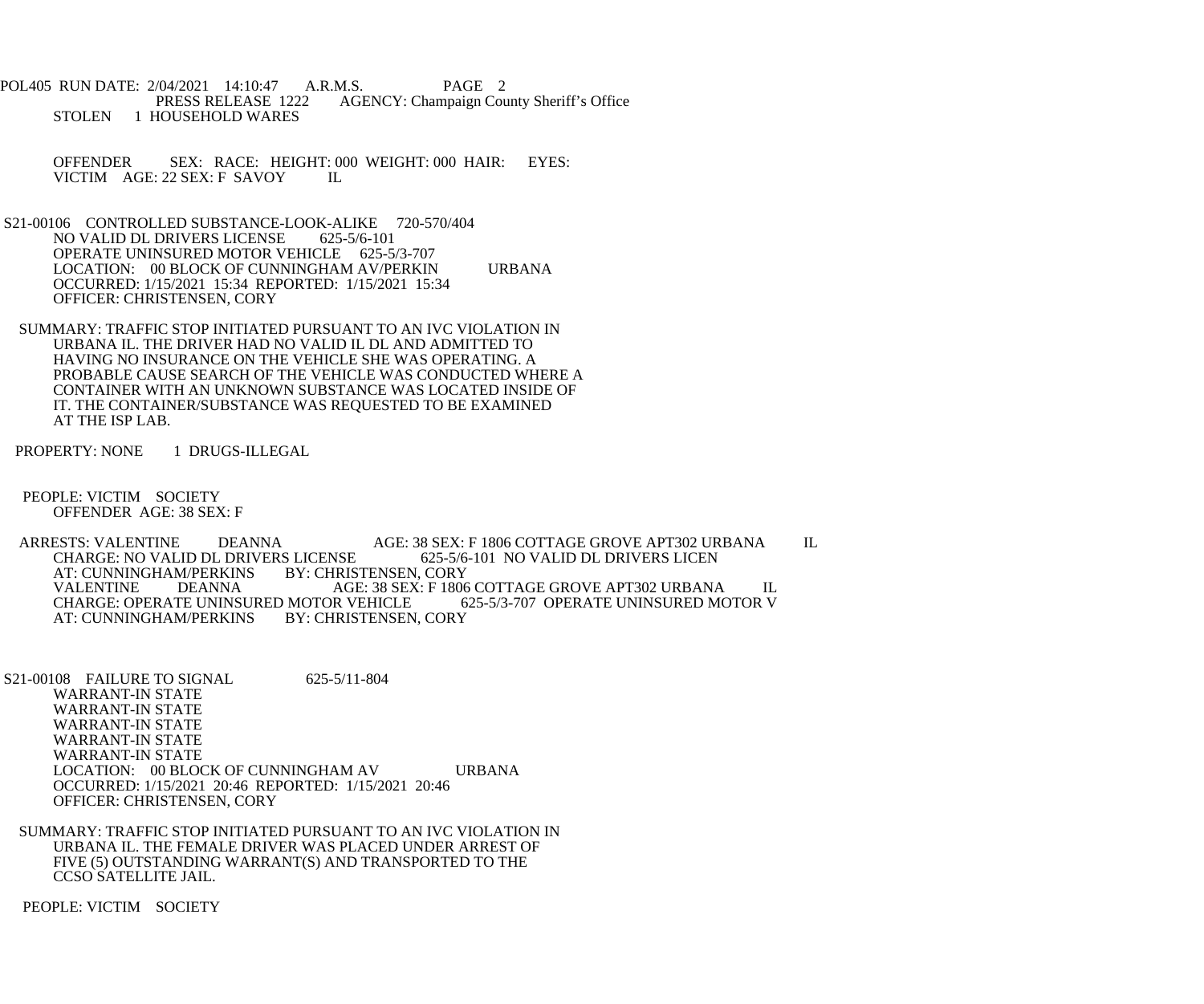POL405 RUN DATE: 2/04/2021 14:10:47 A.R.M.S. PAGE 3<br>PRESS RELEASE 1222 AGENCY: Champaign Cou AGENCY: Champaign County Sheriff's Office OFFENDER AGE: 34 SEX: F

ARRESTS: HEUBEL LEANN M AGE: 34 SEX: F 26 CEDRIC URBANA IL CHARGE: WARRANT WARRANT WARRANT-IN STATE CHARGE: WARRANT-IN STATE WARRANT WARRANT-IN STAT<br>AT: CUNNINGHAM VE BY: CHRISTENSEN, CORY FORDYCE, CODY FIAM VE BY: CHRISTENSEN, CORY<br>LEANN MAGE: 34 SEX: F 26 HEUBEL LEANN M AGE: 34 SEX: F 26 CEDRIC URBANA IL CHARGE: WARRANT-IN STATE WARRANT WARRANT-IN STATE CHARGE: WARRANT-IN STATE WARRANT WARRANT-IN STAT<br>AT: CUNNINGHAM VE BY: CHRISTENSEN, CORY FORDYCE, CODY AT: CUNNINGHAM VE BY: CHRISTENSEN, CORY<br>HEUBEL LEANN MAGE: 34 SEX: F 26 M AGE: 34 SEX: F 26 CEDRIC URBANA IL<br>TE WARRANT WARRANT-IN STATE CHARGE: WARRANT-IN STATE WARRANT WARRANT-IN STAT<br>AT: CUNNINGHAM VE BY: CHRISTENSEN, CORY FORDYCE, CODY BY: CHRISTENSEN, CORY HEUBEL LEANN M AGE: 34 SEX: F 26 CEDRIC URBANA IL CHARGE: WARRANT-IN STATE WARRANT WARRANT-IN STATE CHARGE: WARRANT-IN STATE WARRANT WARRANT-IN STATI<br>AT: CUNNINGHAM VE BY: CHRISTENSEN, CORY FORDYCE, CODY AT: CUNNINGHAM VE BY: CHRISTENSEN, CORY<br>HEUBEL LEANN MAGE: 34 SEX: F 26 M AGE: 34 SEX: F 26 CEDRIC URBANA IL WARRANT WARRANT-IN STATE CHARGE: WARRANT-IN STATE WARRANT WARRANT-IN STAT<br>AT: CUNNINGHAM VE BY: CHRISTENSEN, CORY FORDYCE, CODY BY: CHRISTENSEN, CORY

S21-00109 AGG FLEE/ATTEMPT ELUDE OFFICER 625-5/11-204.1<br>SPEEDING (PACED) 625-5/11-601B SPEEDING (PACED) EXPIRED REGISTRATION 625-5/3-413F<br>TRAFFIC SIGN VIOLATION 625-5/11-1204 TRAFFIC SIGN VIOLATION LOCATION: 00 BLOCK OF WASHINGTON ST/S SMIT URBANA OCCURRED: 1/15/2021 22:02 REPORTED: 1/15/2021 22:02 OFFICER: PING, JOEL

 SUMMARY: ON FRIDAY, JANUARY 15, 2021, CHAMPAIGN COUNTY SHERIFF'S DEPUTIES ATTEMPTED TO CONDUCT A TRAFFIC STOP IN THE AREA OF WASHINGTON STREET AND SOUTH SMITH ROAD IN THE CITY OF URBANA. WHEN DEPUTIES INITIATED THEIR OVERHEAD EMERGENCY LIGHTS TO CONDUCT THE TRAFFIC STOP, THE VEHICLE FLED. DEPUTIES LOST SIGHT OF THE VEHICLE AND TERMINATED THE PURSUIT AFTER A SHORT DISTANCE. THE VEHICLE WAS LOCATED A SHORT TIME LATER BEING DRIVEN BY A DIFFERENT SUBJECT. DEPUTIES OBTAINED POSSIBLE SUSPECT INFORMATION AT THAT TIME. THE SUSPECT HAS YET TO BE LOCATED AND INTERVIEWED IN RELATION TO THIS INCIDENT. NO ENFORCEMENT ACTION HAS BEEN TAKEN AT THIS TIME. NOTHING FURTHER TO REPORT,

 PEOPLE: VICTIM SOCIETY OFFENDER AGE: 20 SEX: M

S21-00110 DRIVING UNDER REVOKED LICENSE 625-5/6-303<br>OBSTRUCTED REG/IMPROP DISPLAY 625-5/3-413B OBSTRUCTED REG/IMPROP DISPLAY LOCATION: 00 BLOCK OF FRANCIS DR/N RIDGEWA CHAMPAIGN OCCURRED: 1/16/2021 2:02 REPORTED: 1/16/2021 2:02 OFFICER: CHRISTENSEN, CORY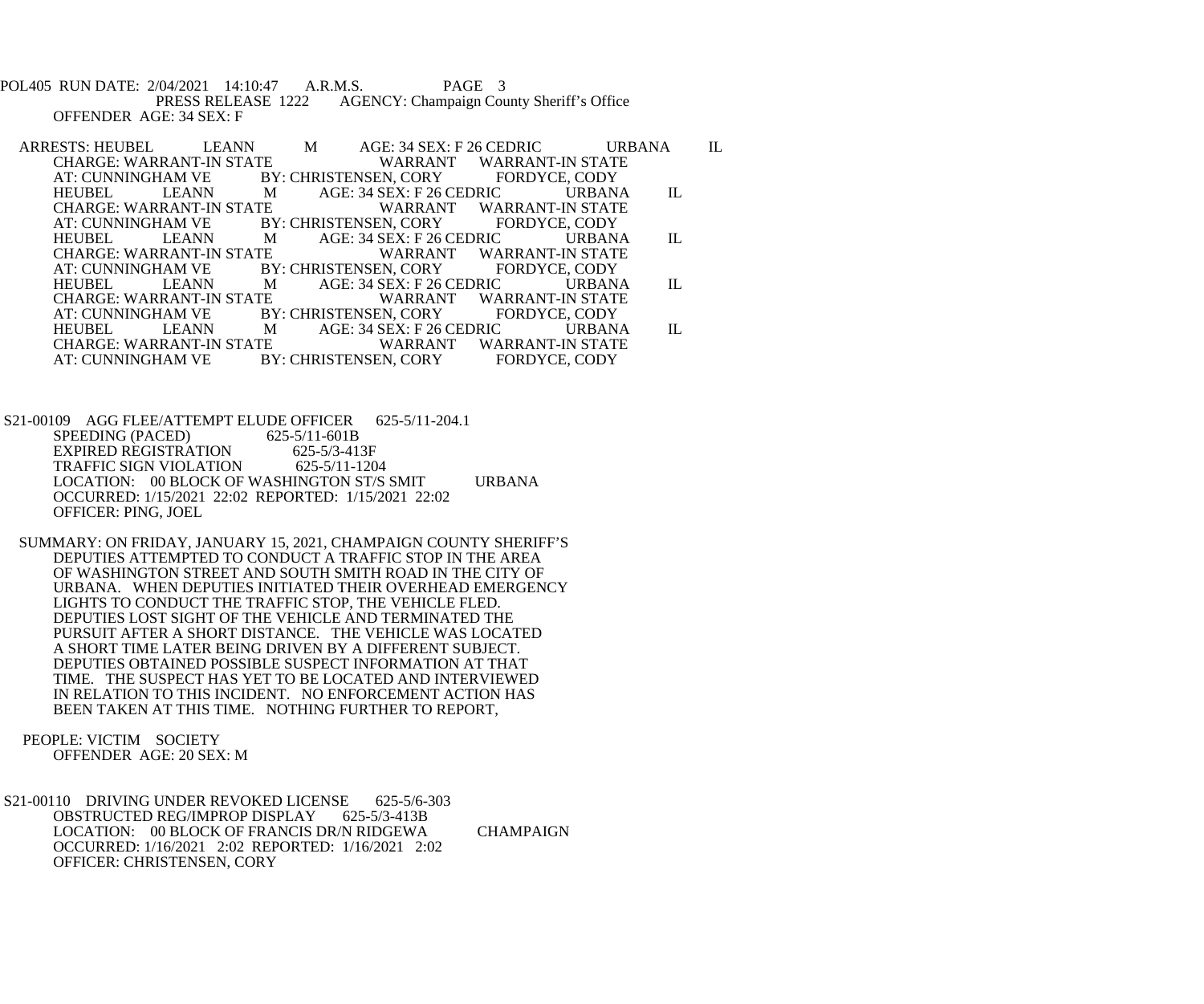- POL405 RUN DATE: 2/04/2021 14:10:47 A.R.M.S. PAGE 4<br>PRESS RELEASE 1222 AGENCY: Champaign Cou AGENCY: Champaign County Sheriff's Office
	- SUMMARY: TRAFFIC STOP INITIATED PURSUANT TO AN IVC VIOLATION IN CHAMPAIGN IL. THE DRIVER HAD A REVOKED IL DL. THE DRIVER WAS ISSUED A CITATION AND THE VEHICLE WAS TOWED FROM THE TRAFFIC STOP.
	- PEOPLE: VICTIM SOCIETY OFFENDER AGE: 30 SEX: M
	- ARRESTS: PRICE MATTHEW AGE: 30 SEX: M HOMELESS CHAMPAIGN IL CHARGE: DRIVING UNDER REVOKED LICENSE 625-5/6-303 DRIVING UNDER REVOKED LIC CHARGE: DRIVING UNDER REVOKED LICENSE<br>AT: FRANCIS/RIDGEWAY BY: CHRISTENSE BY: CHRISTENSEN, CORY
- S21-00112 CRIMINAL DAMAGE TO PROPERTY 720-5/21-1 LOCATION: 00 BLOCK OF CUNNINGHAM AV SOMER TOWNSHIP OCCURRED: 1/15/2021 20:00 REPORTED: 1/16/2021 10:57 OFFICER: HUBBARD, ROBERT
- SUMMARY: CCSO WAS DISPATCHED TO EHLERS REGARDING TIRES ON A VEHICLE BEING DAMAGED. THE REPORTING PERSON ADVISED SHE BELIEVES IT WAS AN EX BOYFRIEND.
- PROPERTY: DAMAGED 3 TIRE
	- OFFENDER SEX: RACE: HEIGHT: 000 WEIGHT: 000 HAIR: EYES:<br>VICTIM AGE: 25 SEX: F URBANA IL VICTIM AGE: 25 SEX: F URBANA
- S21-00114 TRESPASS TO LAND/REAL PROPERTY 720-5/21-3 LOCATION: 00 BLOCK OF DUNLAP AV S SAVOY OCCURRED: 1/16/2021 14:07 REPORTED: 1/16/2021 14:08 OFFICER: FROMM, DANIEL
- SUMMARY: ON SATURDAY, 1/16/2021, CHAMPAIGN COUNTY SHERIFF'S DEPUTIES WERE DISPATCHED TO A STORE IN SAVOY FOR A REPORT OF A TRESPASSER. DEPUTIES ARRIVED AND INVESTIGATED THE INCIDENT. NO ARRESTS HAVE BEEN MADE.

 OFFENDER AGE: 40 SEX: F VICTIM WALMART SAVOY SAVOY IL

- S21-00116 CRIMINAL DAMAGE TO PROPERTY 720-5/21-1 TRESPASS TO LAND/REAL PROPERTY 720-5/21-3 LOCATION: 00 BLOCK OF CHESTNUT ST E BONDVILLE OCCURRED: 1/09/2021 0:01 REPORTED: 1/16/2021 15:51 OFFICER: PING, JOEL
- SUMMARY: ON JANUARY 16, 2021, CHAMPAIGN COUNTY SHERIFF'S DEPUTIES WERE DISPATCHED TO A REPORTED BURGLARY THAT OCCURRED AT A STORAGE FACILITY IN THE VILLAGE OF BONDVILLE. THIS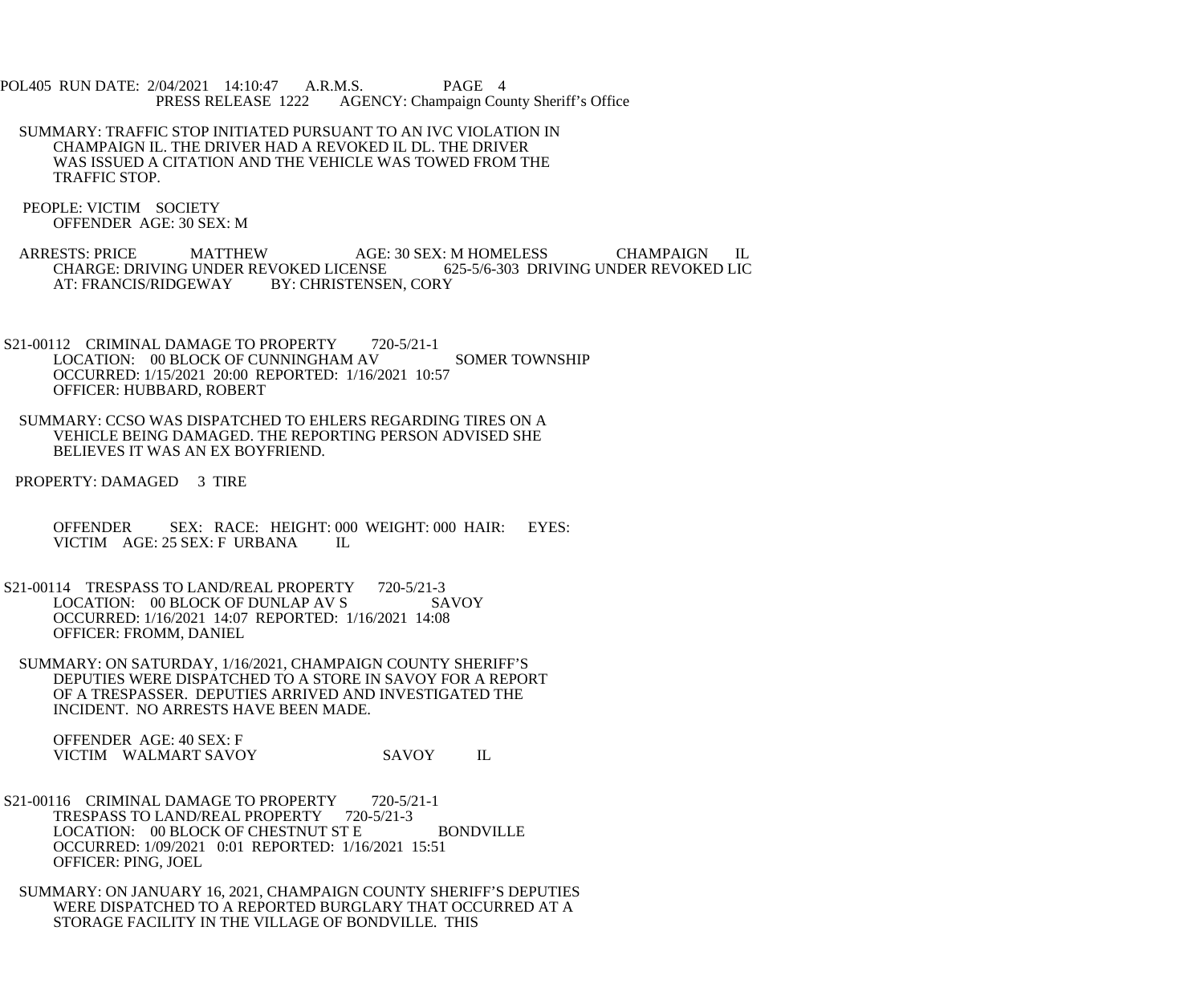POL405 RUN DATE: 2/04/2021 14:10:47 A.R.M.S. PAGE 5<br>PRESS RELEASE 1222 AGENCY: Champaign Cou AGENCY: Champaign County Sheriff's Office REPORTED BURGLARY OCCURRED SOME TIME BETWEEN JANUARY 9, 2021, AND JANUARY 16, 2021. IT WAS REPORTED THAT MULTIPLE STORAGE LOCKERS WERE ENTERED, BUT NO ITEMS HAVE BEEN REPORTED STOLEN AT THIS TIME. NOTHING FURTHER TO REPORT.

PROPERTY: DAMAGED 1 LOCK

NONE NONE (USE "1")

OFFENDER SEX: RACE: HEIGHT: 000 WEIGHT: 000 HAIR: EYES:<br>VICTIM AGE: 32 SEX: M CHAMPAIGN II. VICTIM AGE: 32 SEX: M CHAMPAIGN

S21-00117 WARRANT-IN STATE

DRIVING UNDER SUSPENDED LICENSE 625-5/6-303<br>NO REAR REGISTRATION LIGHT 625-5/12-201C NO REAR REGISTRATION LIGHT LOCATION: 00 BLOCK OF CUNNINGHAM AV/N KENY URBANA OCCURRED: 1/16/2021 19:10 REPORTED: 1/16/2021 19:10 OFFICER: CARLSON,CHRISTOPHER T

 SUMMARY: ON 01/16/2021 AT APPROXIMATELY 1900 HOURS, A CHAMPAIGN COUNTY SHERIFF DEPUTY WAS PERFORMING ROUTINE PATROL ON N. CUNNINGHAM AVE. IN URBANA. A TRAFFIC STOP WAS CONDUCTED ON A VEHICLE PURSUANT TO AN ILLINOIS VEHICLE CODE VIOLATION. THE DRIVER WAS RELEASED ON A CITATION. THE PASSENGER WAS FOUND TO HAVE AN ACTIVE OUT OF COUNTY WARRANT AND WAS RELEASED WITH A NOTICE TO APPEAR.

 PEOPLE: VICTIM SOCIETY-WARRANTS/RECOVERED PROPERTY OFFENDER AGE: 33 SEX: M

ARRESTS: VENSON DARICE L AGE: 37 SEX: M 622 HEATH DR RANTOUL IL CHARGE: WARRANT-IN STATE WARRANT WARRANT-IN STATE AT: CUNNINGHAM AV/KENYON RD BY: CARLSON,CHRISTOPHER T

ZIMMERS NATHAN LAGE: 33 SEX: M 3711 N CUNNINGHAM APT #65 URBANA IL<br>CHARGE: DRIVING UNDER SUSPENDED LICENSE 625-5/6-303 DRIVING UNDER SUSPENDED L CHARGE: DRIVING UNDER SUSPENDED LICENSE<br>AT: 625-503 BY: CARLSON.CHRISTOPHER T BY: CARLSON, CHRISTOPHER T

 S21-00118 DRIVING UNDER REVOKED LICENSE 625-5/6-303 WARRANT-IN STATE IMPROPER LIGHTING/ONE HEADLIGHT 625-5/12-211 LOCATION: 00 BLOCK OF BLOOMINGTON RD CHAMPAIGN OCCURRED: 1/16/2021 21:01 REPORTED: 1/16/2021 21:01 OFFICER: CHRISTENSEN, CORY

 SUMMARY: TRAFFIC STOP PURSUANT TO AN IVC VIOLATION INITIATED PURSUANT TO AN IVC VIOLATION IN CHAMPAIGN. THE DRIVER HAD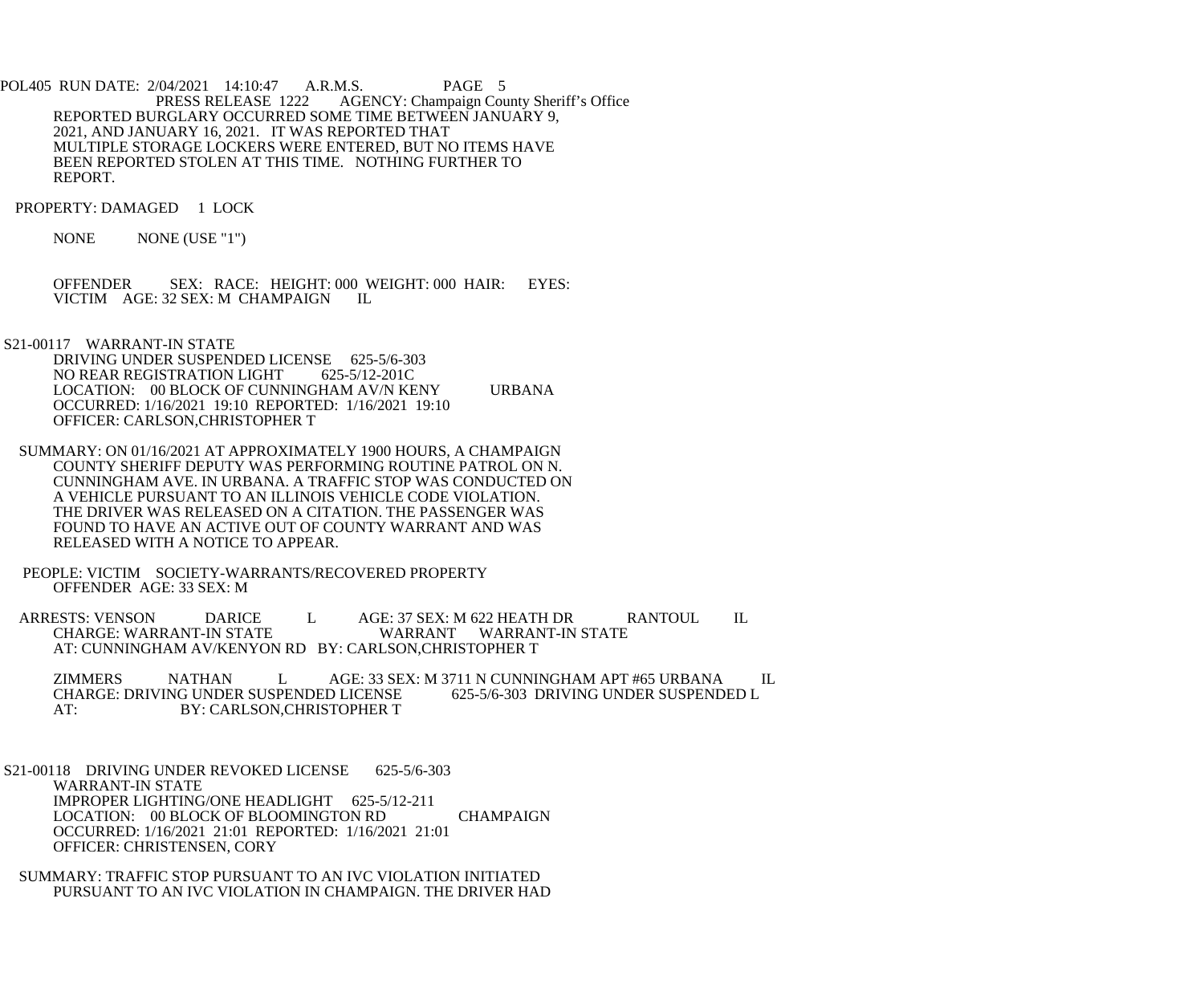POL405 RUN DATE: 2/04/2021 14:10:47 A.R.M.S. PAGE 6<br>PRESS RELEASE 1222 AGENCY: Champaign Cou AGENCY: Champaign County Sheriff's Office A REVOKED IL DL AND AN ACTIVE CITY OF CHAMPAIGN WARRANT. THE DRIVER WAS ISSUED A CITATION (DUR) AND A STATE NTA (CITY WARRANT).

 PEOPLE: VICTIM SOCIETY OFFENDER AGE: 38 SEX: M

ARRESTS: LILLARD LAWRENCE TYRONE AGE: 38 SEX: M 1321 LAUREL RANTOUL IL<br>CHARGE: DRIVING UNDER REVOKED LICENSE 625-5/6-303 DRIVING UNDER REVOKED LIC CHARGE: DRIVING UNDER REVOKED LICENSE<br>AT: BLOOMINGTON RD BY: CHRISTENSEN FTON RD BY: CHRISTENSEN, CORY<br>LAWRENCE TYRONE AGE: 38 SE LILLARD LAWRENCE TYRONE AGE: 38 SEX: M 1321 LAUREL RANTOUL IL<br>CHARGE: WARRANT-IN STATE WARRANT WARRANT-IN STATE CHARGE: WARRANT-IN STATE<br>AT: BLOOMINGTON RD BY: CHRISTENSEN, CORY

 S21-00123 WARRANT-IN STATE LOCATION: 00 BLOCK OF PECAN TREE ST URBANA TOWNSHIP OCCURRED: 1/17/2021 22:45 REPORTED: 1/17/2021 22:59 OFFICER: CARLSON,CHRISTOPHER T

 SUMMARY: ON 01/17/2021 AT APPROXIMATELY 2300 HOURS, A CHAMPAIGN COUNTY DEPUTY RESPONDED TO AN URBANA TOWNSHIP ADDRESS FOR A LOUD MUSIC COMPLAINT. DURING THE COURSE OF THE INVESTIGATION, A SUBJECT AT THE ADDRESS WAS DISCOVERED TO HAVE A VALID CHAMPAIGN COUNTY WARRANT. THE SUBJECT WAS ISSUED A NOTICE TO APPEAR WITH A COURT DATE OF 02/01/2021 AT 9:00 A.M. AT THE CHAMPAIGN COUNTY COURTHOUSE. 20M7148 DRIVING UNDER REVOKED LICENSE 2020TR10898 BOND:\$10,000

PEOPLE: VICTIM SOCIETY-WARRANTS/RECOVERED PROPERTY

 ARRESTS: ROUBSOUAY MICKEY AGE: 32 SEX: M 716 PECAN TREE URBANA IL CHARGE: WARRANT-IN STATE WARRANT WARRANT-IN STATE<br>AT: PECAN TREE BY: CARLSON,CHRISTOPHER T BY: CARLSON, CHRISTOPHER T

- S21-01728 THEFT OF MOTOR VEH PARTS & ACCESS 625-5/4-102 & 103 LOCATION: 00 BLOCK OF HENSLEY E OCCURRED: 1/27/2021 17:00 REPORTED: 1/28/2021 15:38 OFFICER: BIALESCHKI, DOUG
- SUMMARY: R/P CALLED TO REPORT A CATALYTIC CONVERTER CUT OFF A TRUCK OVER NIGHT. TRUCK HAD SINCE LEFT THE BUSINESS BUT A SAWZALL BLADE WAS LEFT AT THE SCENE AND RECOVERED.
- PROPERTY: STOLEN 1 AUTO PART & ACCESSORY

OFFENDER SEX: RACE: HEIGHT: 000 WEIGHT: 000 HAIR: EYES: